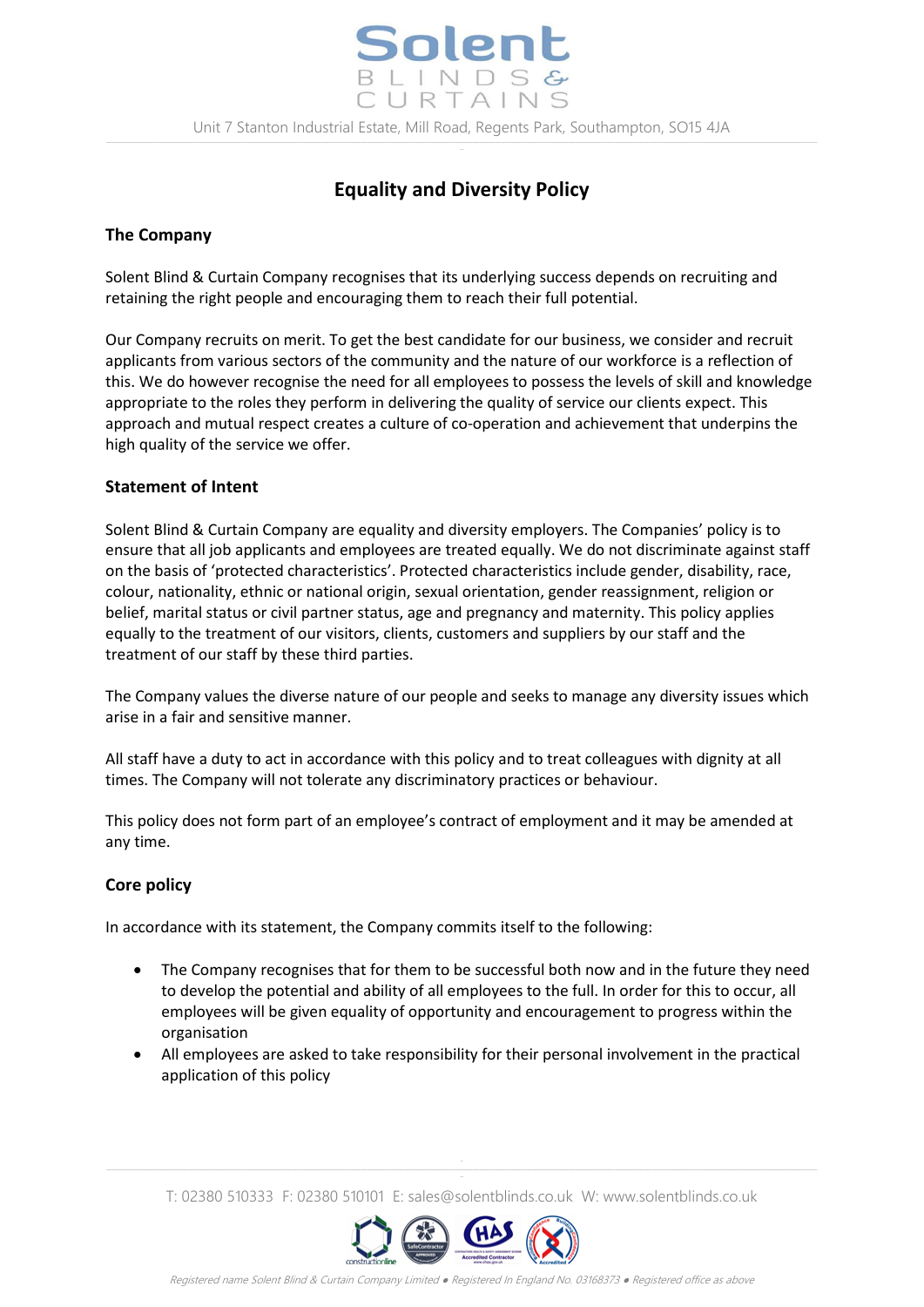#### To facilitate this:

- Copies of this policy will be made available to all employees. All members of staff are responsible for the success of this policy and must ensure that they familiarise themselves with the policy and act in accordance with its aims and objectives
- Management have a specific responsibility to set appropriate standards of behaviour, to lead by example and to ensure that all employees adhere to the policy and provide aims and objectives to facilitate this.
- All legal obligations under the Equality Act 2010 and other legislation will be recognised
- This policy will be reviewed annually or as necessary from time to time
- Grievance procedures are provided for any employee who believes they have been treated unfairly or subjected to discrimination, harassment, bullying or victimisation. Issues can be raised through the grievance procedure in our employee handbook
- The disciplinary procedures in our employee handbook may be used where employees fail to observe their own responsibilities for this policy
- Management will assume the main responsibility for implementation and revision of this policy

# **Forms of Discrimination - Principles**

- Discrimination may be direct or indirect and it may occur intentionally or unintentionally
- Direct discrimination occurs where someone is treated less favourably than another person because of a 'protected characteristic'. The protected characteristics are set out in our Statement of Intent. Direct discrimination includes discrimination by association and discrimination by perception. Associative discrimination is where someone is treated less favourably than another person because they associate with another person who possesses a protected characteristic. Discrimination by perception is where someone is treated less favourably because others think they possess a protected characteristic even if they do not actually possess that characteristic
- Indirect discrimination occurs where someone is subjected to an unjustified provision, criterion or practice which puts the, at a particular disadvantage because of a protected characteristic. Indirect discrimination can be justified if it is a proportionate means of achieving a legitimate aim
- It is also unlawful discrimination to treat a disabled person unfavourably because of something arising in consequence of their disability. This type of discrimination can be justified if you can show that the treatment is a proportionate means of achieving a legitimate aim
- Discrimination also includes victimisation which is where someone is treated badly because they have made a complaint or supported a complaint or raised a grievance about discriminatory action and it also includes harassment which is where a person is subjected to unwanted conduct related to a relevant 'protected characteristic' which has the purpose or effect of violating that person's dignity or creating an intimidating, hostile, degrading, humiliating or offensive environment for him/her

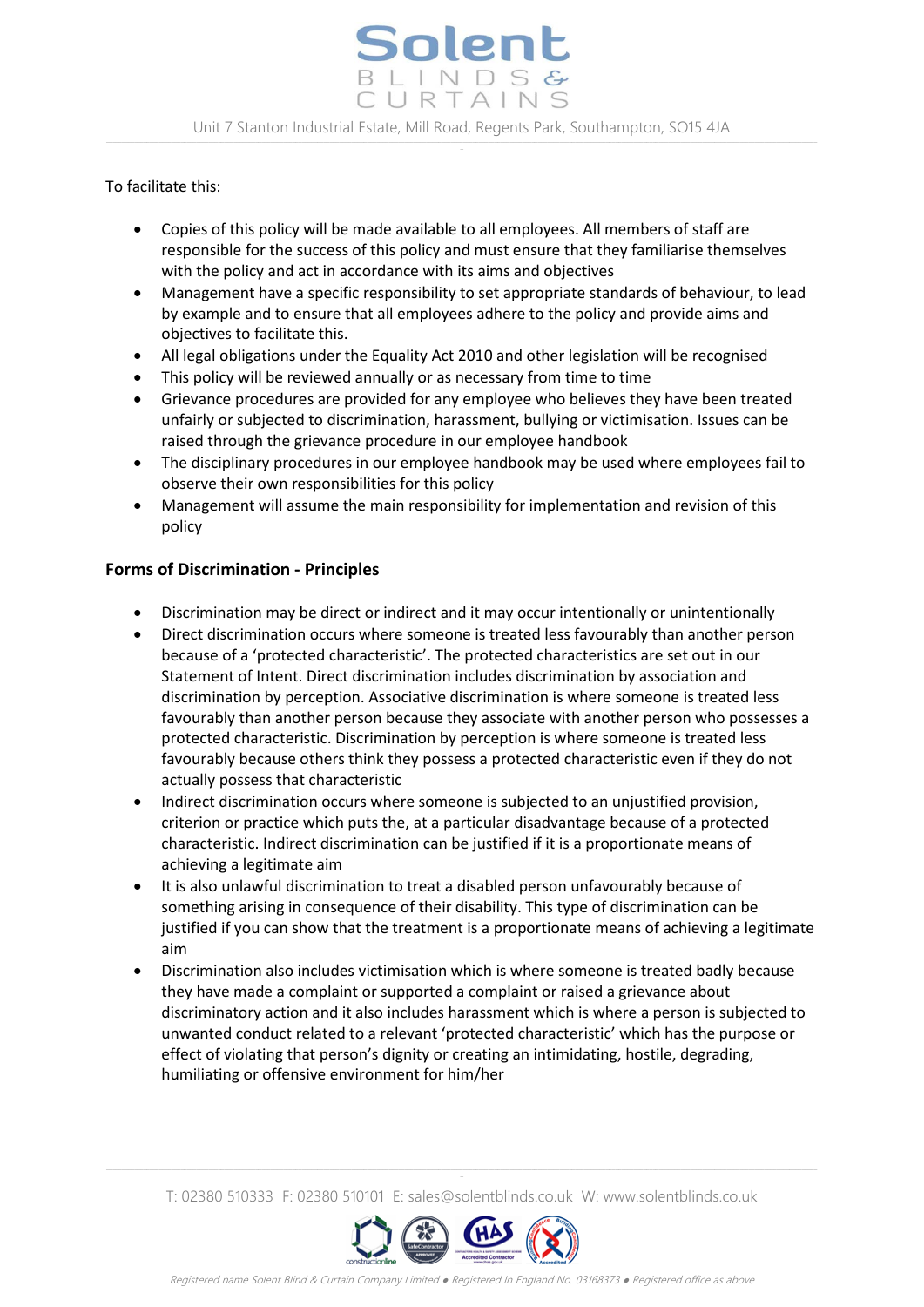## **Equality and Diversity in Recruitment, Selection, Development and Training**

#### **Recruitment and Selection**

This policy applies to all aspects of our relationship with employees and to relations between employees at all levels. This includes job advertisements, recruitment and selection, training and development, opportunities for promotion, conditions of service, pay and benefits, conduct at work, disciplinary and grievance procedures, and termination of employment.

The intention of the Company is to recruit the most suitable person for any position in a fair and nondiscriminatory manner. It is essential that recruitment and selection procedures are based on objective criteria related to the needs of the job, and that such criteria are applied equally at all stages during the process to all applicants at all levels within the organisation.

#### **Recruitment Procedures**

- All advertisements should conform to the Companies' Standard. Recruitment and publicity literature will state that the Company is an equality and diversity opportunities employer
- Each role advertised should be accompanied by a full job description and person specification.
- Vacancies should be publicised appropriately to as wide a range of suitable candidates as possible, personal word of mouth recommendations should not be used as the sole method of recruitment
- Employment agencies, where their use if required, should be made aware that the Company is an equality and diversity employer. Job advertisements should avoid stereotyping or using wording that may discourage groups with a particular protected characteristic from applying
- Equal opportunity information gathered at application stage should be stored anonymously for reporting purposes only. It should not be used to form part of the short-listing process under any circumstances; short-listing should be done by merit of application and by no other means, disclosure of such information should be optional to candidates
- Applicants should not be asked about past or current pregnancy or future intentions related to pregnancy. Applicants should not be asked about matters concerning any 'protected characteristics' without the approval of management (who should first consider whether such matters are relevant and may be lawfully taken into account)
- Candidates will not be asked health-related questions before a job offer is made except where the question is necessary to decide whether any reasonable adjustments should be made to the selection process, to establish whether a candidate will be able to carry out a function that is intrinsic to the job or to monitor diversity amongst people applying for jobs
- Should a candidate with a disability be invited to attend for interview, the Company shall make any reasonable adjustments necessary to facilitate their attendance. Candidates should advise the Company where such adjustments are necessary
- We will take appropriate and reasonable steps to accommodate the requirements of candidates' religions, cultures and domestic responsibilities
- Reasons for rejection of all candidates should be recorded
- We are required by law to ensure that all employees are entitled to work in the UK. Assumptions about immigration status should not be based on appearance or apparent nationality. All prospective employees, regardless of nationality, must be able to produce

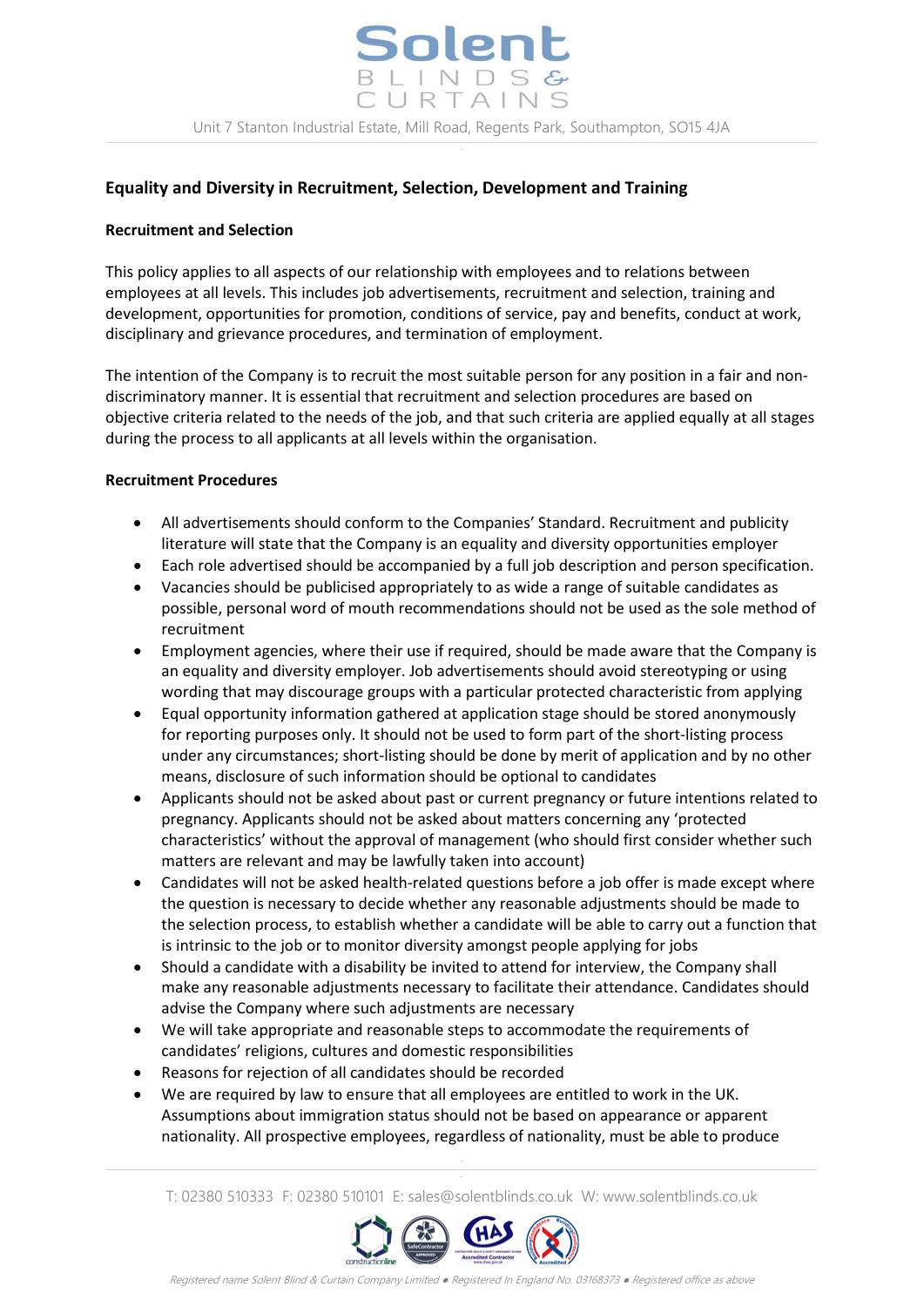

original documentation (such as passport) before employment starts, to satisfy current immigration legislation

#### **Selection**

The following guidelines should be observed when short-listing and interviewing candidates:

- Short-listing criteria should be objective, based on those skills, experience and knowledge necessary to carry out the job. The requirement for formal academic or professional qualifications may be waived if candidates clearly demonstrate their suitability by other means. Willingness to undergo training should be taken into account
- Similarly, it should not be assumed that overseas degrees or diplomas are of a lower standard than their equivalents in the UK. If in doubt there are a number of agencies such as UCAS who are able to determine the level of equivalence of overseas qualifications
- Interview questions should be relevant to the job; care being taken to ensure that no assumptions are made or leading questions asked relating to personal circumstances and future plans.
- Company interview report forms should be completed
- Skills, knowledge, ability and competence will be the main criteria for selection and promotion

#### **Employee Development and Training**

The Company wish to ensure that no employee is disadvantaged in the provision of appropriate training and development opportunities. The following procedures should be followed:

- All employees will have access to and be encouraged to take advantage of suitable training and development opportunities
- Decisions relating to career development should be based on objective criteria which are fairly applied. The ability to meet the requirements of the position successfully should be the main criterion for promotion

Training is provided in order to increase the knowledge and skills of employees and all training course materials and content will reflect the Companies' position as an equality and diversity employer.

#### **Disability**

If you are disabled, or become disabled in the course of your employment, you are encouraged to tell is about your condition as soon as possible in order that you can be supported and consideration can be given to making reasonable adjustments.

#### **Bullying and Harassment**

**Bullying** - Aggressive behaviour arising from any deliberate or unintentional act that causes physical or psychological distress to others.

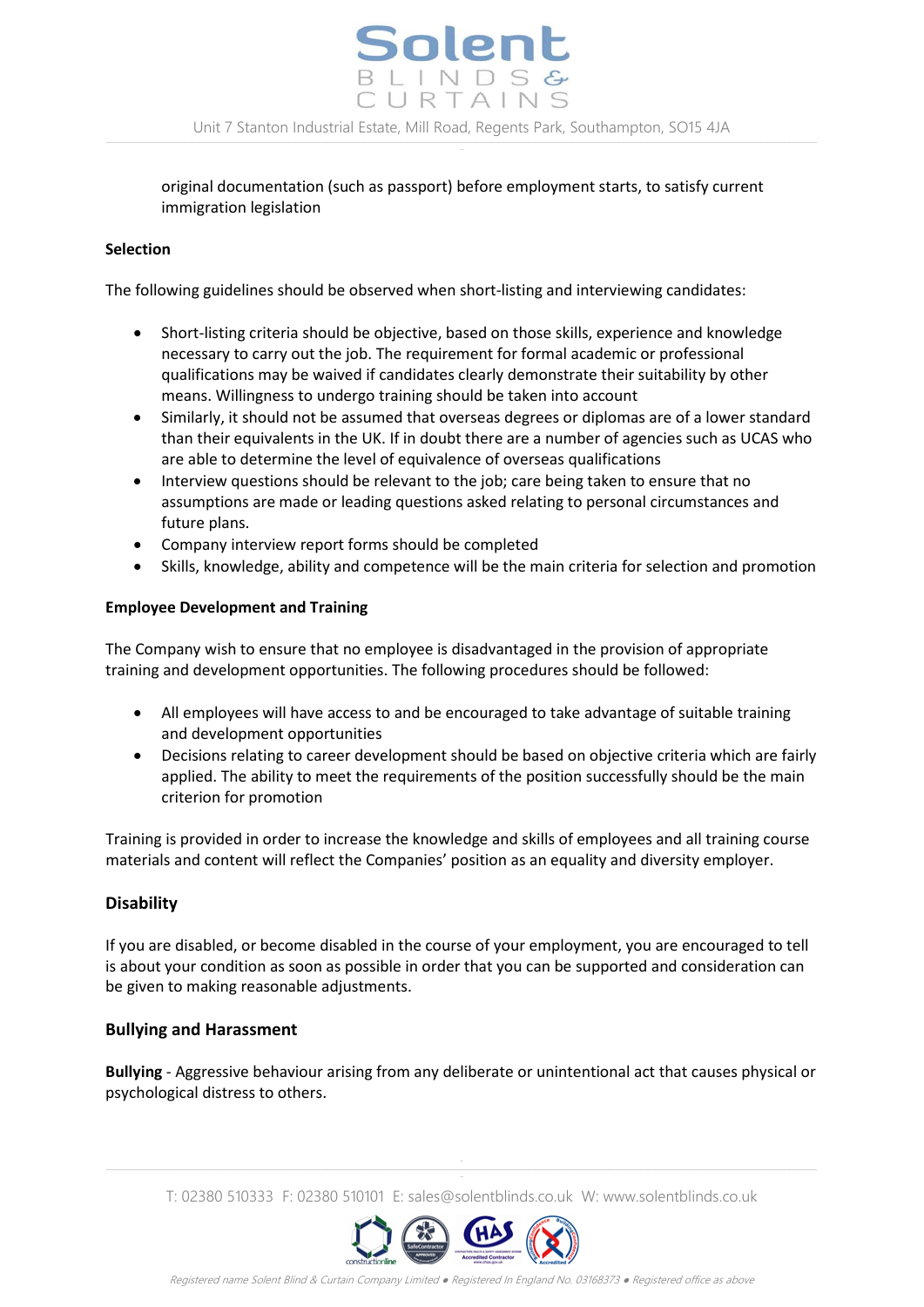Solent BLINDSG URTAINS Unit 7 Stanton Industrial Estate, Mill Road, Regents Park, Southampton, SO15 4JA

**Harassment** - Unwanted conduct related to a relevant 'protected characteristic' which has the purpose or effect of violating a persons' dignity or creating an intimidating, hostile, degrading, humiliating or offensive environment for him/her.

The Company seeks to embed a culture which eliminates bullying and harassment. All employees should treat others with the respect and dignity that they would expect for themselves. Bullying and harassment of others in any form will not be tolerated and will be dealt with under the Companies' disciplinary procedures. Bulling or harassment may be considered as acts of gross misconduct which can lead to dismissal.

Employees should read and adopt the procedures detailed under the section 'How to make a complaint' where they consider acts of bullying or harassment have taken place.

#### **Victimisation**

Victimisation occurs where an individual is subjected to a detriment because they have brought proceedings under the Equality Act 2010; or gave evidence or information in connection with proceedings under the Equality Act 2010; or done any other thing for the purposes of or in connection with the Equality Act 2010; or raised a grievance/allegation about discriminatory behaviour. It is unlawful and contrary to this policy to victimise individuals. Employees found guilty of victimisation or inducing others to discriminate in connection with their employment with the Company, or intentionally failing to comply with this policy will be subject to the Companies' disciplinary procedure.

#### **Human Rights**

The Companies' business activities are pursued with respect for human rights. As such, we need to ensure and to demonstrate that we treat all employees fairly, legally, with respect and with dignity. It is not acceptable to abuse the human rights of either individuals or groups of individuals and the Company endeavours to operate in a manner consistent with the principles of the United Nations Universal Declaration of Human Rights and the core International Labour Organisation Conventions areas (freedom of association, collective bargaining, non-discrimination, prohibition of child labour and of forced labour).

We will not participate in, contribute to or obtain information from any blacklist or other similar service which undermines these principles.

#### **Part-time Work**

We monitor the conditions of service of part-time employees and their progression to ensure that they are being offered appropriate access to benefits and training and promotion opportunities. We will ensure requests to alter working hours are dealt with appropriately.

## **Management Responsibilities**

The Equality and Diversity Policy depends upon not just the commitment of employees, but also of all directors and managers who will take a lead in implementing this policy and making themselves aware

T: 02380 510333 F: 02380 510101 E: sales@solentblinds.co.uk W: www.solentblinds.co.uk



Registered name Solent Blind & Curtain Company Limited ● Registered In England No. 03168373 ● Registered office as above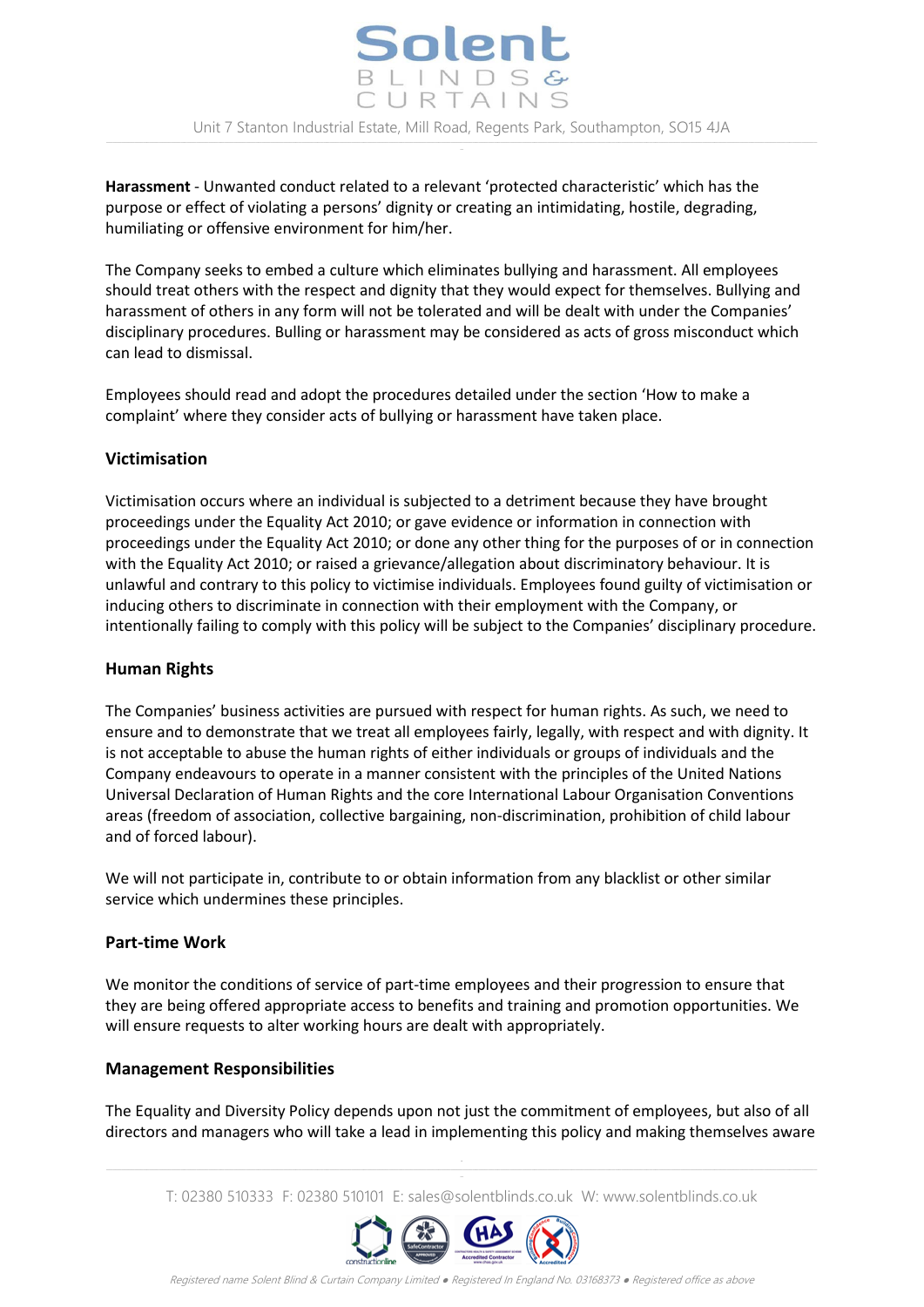of what the law requires of them. Management is responsible for ensuring that the workplace is free of discrimination (including harassment, bulling and victimisation) and must take prompt action to resolve complaints and prevent any further recurrence.

# **Employee Responsibilities**

The Company encourages all employees to take responsibility for their personal involvement in the practical application of this policy, and for creating a work environment which eliminates all forms of discrimination, bullying, harassment and victimisation.

Any employee found to have breached this Equality and Diversity Policy in their working relations with others will be subject to the disciplinary procedures detailed in the employee handbook.

# **Monitoring**

As part of the Companies' commitment to equality and diversity, monitoring will be carried out at the recruitment stage, and at subsequent intervals during the individual's carer. The Companies' new employee form includes sections which enable all employees to declare their ethnic origin and any disability they may have. Information from monitoring will assist with a system of management reporting which assesses the success of its equality and diversity policy, and the periodic reviews of this policy.

Information provided by job applicants and employees for monitoring purposes will be used only for these purposes and will be dealt with in accordance with the Data Protection Act 1998.

## **How to Make a Complaint**

If any employee feels they have a grievance under this Equality and Diversity Policy they are encouraged in the first instance (if they wish) to make the issue known to the employee responsible for the behaviour and request that it should cease. Employees may also seek the direction and guidance of from a director or member of management in attempting to resolve matters in an informal manner. Make any concerns known to management as soon as possible.

Where it does not prove possible to reconcile issues informally, or if any employee does not for any reason want a matter dealt with informally, employees have the right to a formal hearing using the Companies' grievance procedure. This procedure is set out in the employee handbook which is provided to all employees on commencement of employment. Additional copies can be obtained upon request.

Grievances linked to equality and diversity will be dealt with in the strictest confidence and will not prejudice the employee's current employment status or future career prospects. Vexatious allegations or a breach of this policy may however be considered a disciplinary offence.

Allegations regarding potential breaches of this policy will be treated on confidence and fully investigated.

T: 02380 510333 F: 02380 510101 E: sales@solentblinds.co.uk W: www.solentblinds.co.uk



Registered name Solent Blind & Curtain Company Limited ● Registered In England No. 03168373 ● Registered office as above